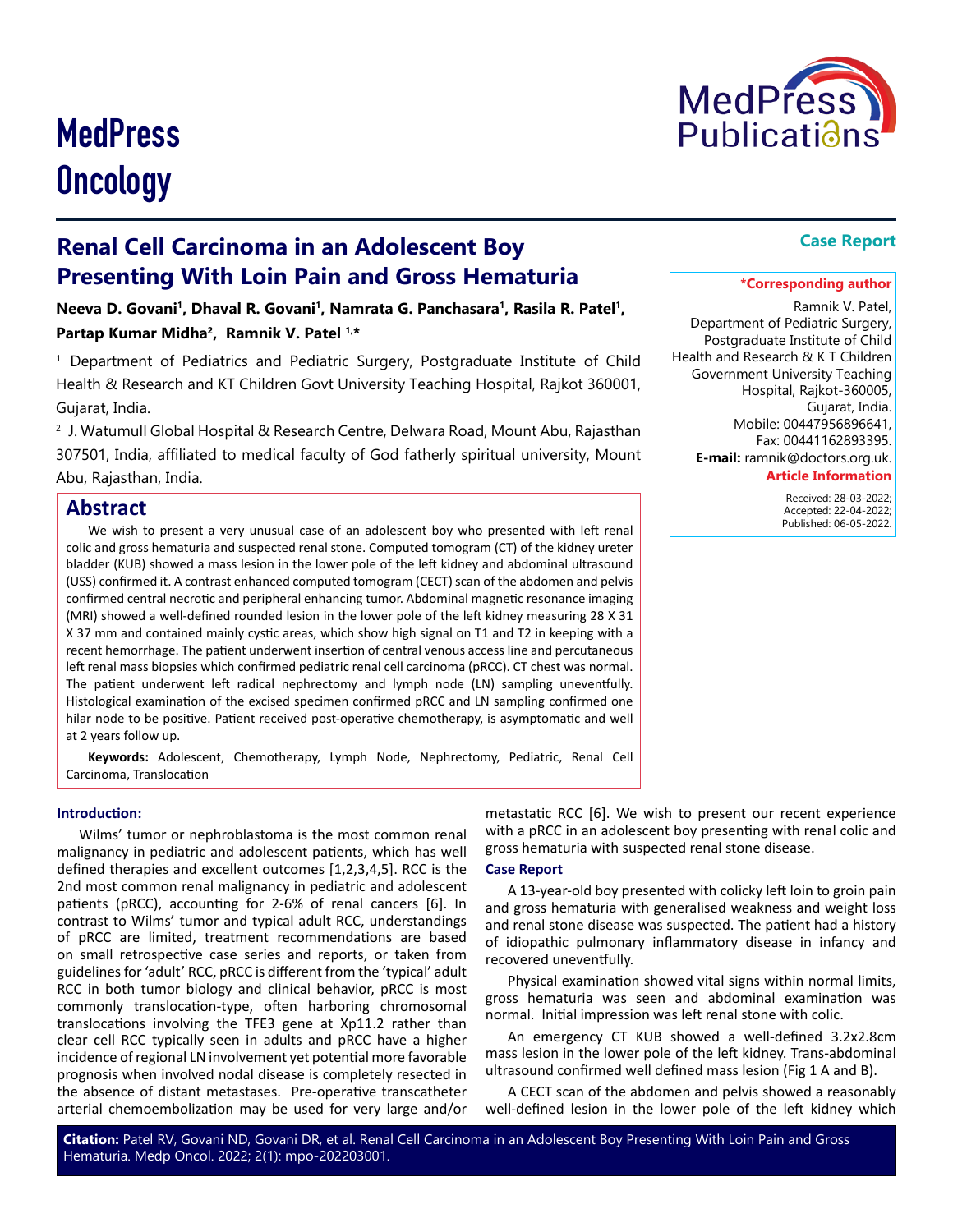measured 2.8x2.6x3.7cm (Fig. 2 A and B). This tumor was intensely enhanced after injection of contrast product with hypodense areas of tumor necrosis, hyperdense areas of bleeding and calcifications. It had mixed attenuation with an enhancing rim and a hypoattenuating central region in keeping with fluid. The left kidney was enlarged and moderately hydronephrotic with a thin cortex. The proximal ureter was noted to be prominent and rest of the abdominal organs were normal without para-aortic or mesenteric lymphadenopathy.



**Figure 1 A and B:** Transverse and longitudinal ultrasound scan showing mass lesion in the lower pole of the left kidney.



**Figure 2 A and B-** Contrast enhanced CT abdomen showing tumour in the left lower pole of the kidney.

Abdominal MRI using pre and post gadolinium contrast showed a well-defined rounded lesion in the lower pole of the left kidney measured 28x31x37mm and contained mainly cystic areas, which show high signal on T1 and T2 in keeping with a recent hemorrhage (Fig 3 A and B). There were scattered tiny low signal areas in the periphery just under the capsule likely to be hemosiderin deposits. The lesion was causing mass effect on the lower pole calyces which were dilated and blunted. There was no evidence of lymphadenopathy or metastasis in other organs.

The patient underwent examination under anesthesia, insertion of central venous line and percutaneous left renal mass biopsies which confirmed pRCC. Chest radiograph and CT chest were normal.

## Patel RV **MedPress Oncology**



**Figure** 3A-Coronal and B-Axial MRI scan showing tumour in the left lower pole and no lymph nodes.

The radical left nephrectomy and lymph node sampling were performed uneventfully. The patient was diagnosed with Xp11 translocation on genetic studies and tRCC on the histological examination and none but one hilar lymph node was positive. In view of positive lymph node, single agent chemotherapy typically gemcitabine-based was used initially which was changed to combination chemotherapy gemcitabine/platinum/taxane based therapy by parent's request as they did not want to take any chance of recurrence as was very precious and only boy in a very large joint family.

During chemotherapy the patient had severe mucositis and developed superior mesenteric artery syndrome due to sudden weight loss and height being higher had height weight mismatch. Initially this was treated with naso-jejunal feeding tube but subsequently percutaneous endoscopic gastrostomy (PEG) tube was inserted and after 6 weeks gastrostomy tube was replaced with jejunal extension (PEG-GJ). Once chemotherapy course was over and he gained weight, PEG-GJ tube was removed. The patient is asymptomatic and doing well at 2 years follow up.

## **Discussion**

Our case is unusual in that cancer rarely presents with pain and gross hematuria and initial presentation at emergency department suspected renal stone and colic as provisional diagnosis and as per the protocol did CT KUB and before they can refer the patient to pediatric oncology confirmed with USS. Breaking bad news using Spikes protocol was a real challenge from a benign simple stone disease to that of cancer. Moreover, at tumour biopsy our policy is to insert central venous access as the commonest tumour in children is Wilms' tumour and need for pre-operative chemotherapy was explained but when the pRCC was diagnosed, we have to change the plan and go for a major surgery straight away on an emergency basis. When all preoperative investigations suggested localised disease, hilar lymph node came positive and have to go for adjuvant chemotherapy and as the patient was the only male child in a big joint family, our team was very considerate and empathetic and their request to go for advanced regime from the conventional one was accepted gracefully. pRCC is a unique and distinct adolescent tumour different from other renal tumours. Finally, pRCC is a distinct unique renal tumor as compared to Wilms' tumor or adult RCC.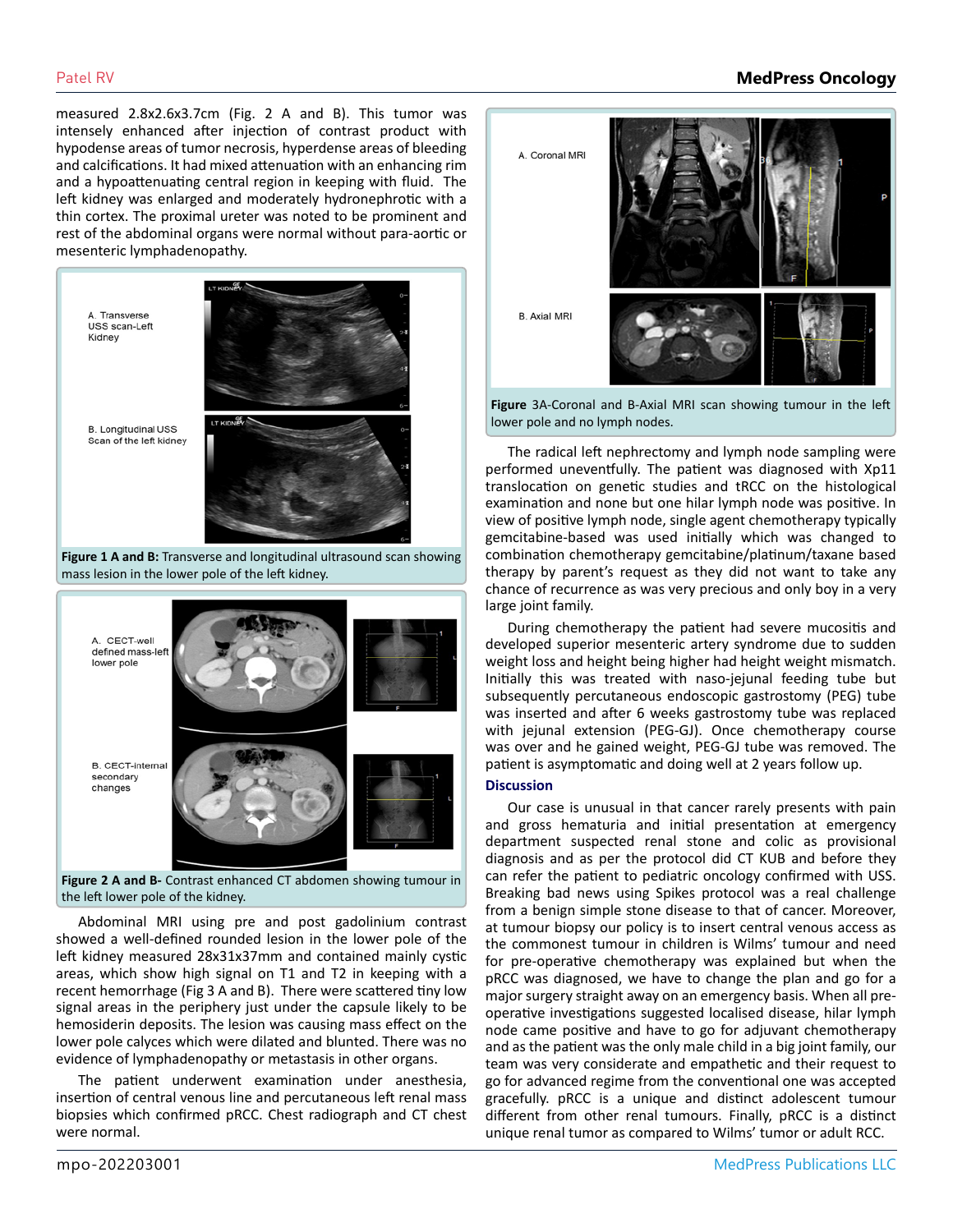Pediatric and adolescent RCC (pRCC) represents a unique therapeutic challenge because of its rarity and its differences from adult RCC or other pediatric renal tumors. The Children's Oncology Group (COG) study AREN03B2 was designed prospectively to collect biological tissue, histologic data, radiographic imaging and surgical data to be used for assignment of patients to a series of therapeutic protocols, to explore novel biological insights, and to help refine future guidelines as there has been no centrally collected and reviewed data. It has systematic, prospective and first largest series of well characterized pRCC tumors, provide insight into the distinctive epidemiology, demographics, histologic heterogeneity, biology, radiographic imaging, and surgical management. They have now reported their experience with pRCC, highlighting the impact on the management of young adult RCC, especially as it relates to the impact of the surgical approach on obtaining lymph nodes [7].

Epidemiological and demographic data, derived from six years of systematic prospective enrolment of 3250 patients with renal tumors from approximately 210 centers, confirms that 3.7% of pediatric renal cancers in those younger than 22 years of age are RCC. There appears to be no gender predilection in pRCC overall, though there is a slight female predominance and right sided lesions for translocation or tRCC specifically. The most common form of pRCC is tRCC, accounting for 47%. tRCC is found in all age groups and all races, first formally recognized by the World health Organization in 2004 as a distinct, typically translocationassociated, RCC with characteristic morphology along with immunohistochemical expression of TFE3 or TFEb [8,9]. Contrary to what may be suspected or reported, RCC genetic cancer predisposition syndromes are not prevalent in this cohort except for an expected association [10].

The use of imaging alone to aid in staging of RCC is well established in adult RCC, but its sensitivity in finding lymph node positivity was poor, missing more than 42% of subsequently histologically confirmed tumor LN metastasis in pRCC, This was the case in our patient as none of the imaging even suspected any LN disease.

The importance of positive LNs, a common finding with tRCC with rates of 41% in the younger cohort, and up to 50- 80% in older cohorts, with reports suggesting both a favorable and unfavourable outcome with age as predominate impact factor suggesting more advanced and aggressive tRCC in older and adolescent children. Overall, in pRCC series, approximately 62.5% of tRCC cases present with TNM stage 3 or 4 disease [8]. Poor sensitivity of imaging even in small sized primary tumours combined with the lack of LN sampling over 40 % of cases clearly leads to undertreatment and poor long-term results. This is in sharp contrast with adult RCC where smaller tumours do not have LN positivity. Failure to sample LNs was more likely in lower T-stage cases and those undergoing nephron-sparing surgery. Based in these reasons, a more compulsive approach to LN sampling and dissection seems warranted. It should be re-enforced, as it has been in children with Wilms tumor, that surgical LN sampling is a fundamental part of the surgery for renal tumors in pediatric and adolescent patients.

Radical nephrectomy (RN) is the most common initial surgical treatment in 4/5th cases in pRCC compared with nephron-sparing surgery (NSS) via partial or polar nephrectomy, widely used in adult RCC in remaining 1/5th cases only. However, as our data shows, RN

is clearly the predominant surgical approach and NSS should be strictly limited to select few with very small primary tumour and complete local resection with negative resection margins and no lymph nodes positive as the role of NSS is yet to be established in this disease, and given that current adjuvant medical therapies are not typically curative for unresected disease it is important that localized disease be completely resected.

The medical management of tRCC is evolving, predicated on the rationale that tRCC shares similar biology to other RCC variants, conventional chemotherapies, typically gemcitabine-based, have been used with anecdotal response and disease stabilization [8]. Similarly, the medical management of RMC, the most aggressive variant of RCC, may include gemcitabine/platinum/taxane based therapy, as well as biological-based therapy. Evolving evidence of the biological bases of tRCC and RMC will lead to improved targeted therapies.

Published pediatric data suggest that clinical, epidemiological, molecular, histological characteristics, treatment and outcome of pediatric RCC differ from adult RCC and Wilms' tumour and is unique distinct entity [11,12]. The prognosis for this type of tumor in children is similar to that in adults. According to some authors, the factors influencing the patient's prognosis are the size of the tumor, the age of the patient, complete surgical excision, vascular invasion, and clinical and pathological staging [5].

## **Conclusion**

In conclusion, tRCC is the most common form of pRCC. Although very rare in children, RCC should be part of the diagnostic spectrum for kidney tumors occurring in older children. The type of this tumor still poses problems of differential diagnosis with Wilms' tumors preoperatively. Nodal disease is common even with small primary tumors. Imaging has a high specificity but relatively low sensitivity for detection of such lymph node metastasis Failure to sample lymph nodes results in incomplete staging and potentially inadequate disease control for younger RCC patients.

## **Compliance with Ethical Standards:**

## **Conflict of Interest:**

The authors have no conflict of interest to declare. No funding source was involved in this study.

#### **Ethical Approval:**

All procedures performed on human participants were in accordance with the ethical standards of the institutional and national research committee and with the 1964 Declaration of Helsinki and its later amendments or comparable ethical standards.

#### **Informed Consent:**

Informed consent was obtained from the parents and all the relatives involved prior to all the procedures. Parents and all involved parties were informed about the procedure.

#### **References:**

- 1. Borkar N, Patel RV, Sinha CK, Gabra H. Wilms' Tumour. In: Handbook of Pediatric Surgery. 2nd Ed, CK Sinha & Mark Davenport (Eds), Springer Verlag, London, 2021 DOI: 10.1007/978-3-030-84467-7\_44, pp 363
- 2. [Govani DR, Patel RV, Philip I. Multiple Recurrent Congenital](https://austinpublishinggroup.com/clinical-case-reports/fulltext/ajccr-v1-id1036.php)  [Mesoblastic Nephroma \(CMN\) in an Infant. Austin J Clin](https://austinpublishinggroup.com/clinical-case-reports/fulltext/ajccr-v1-id1036.php)  [Case Rep. 2014; 1\(8\): 2. \(Aug 11, 2014\).](https://austinpublishinggroup.com/clinical-case-reports/fulltext/ajccr-v1-id1036.php)